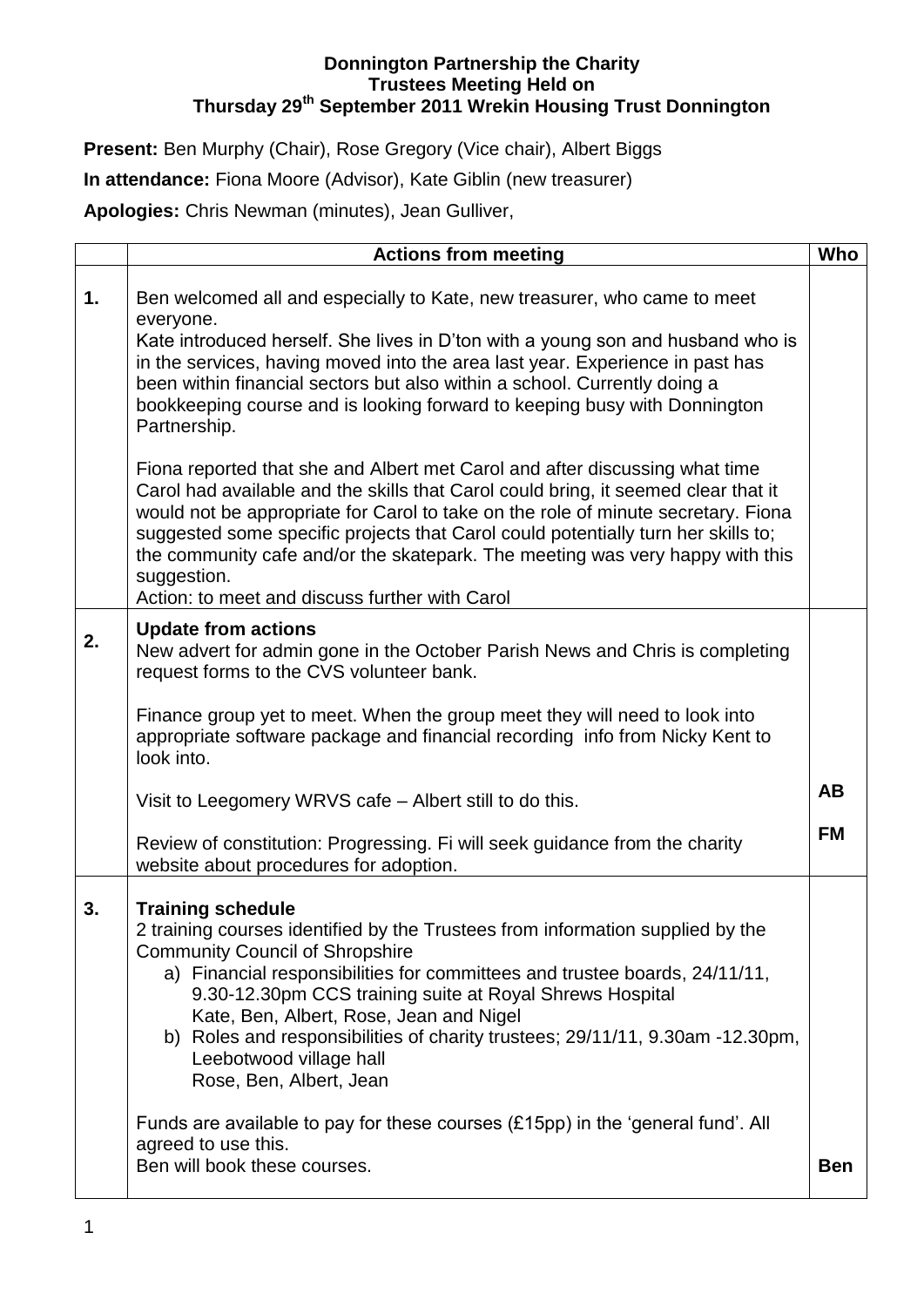## **Donnington Partnership the Charity Trustees Meeting Held on Thursday 29th September 2011 Wrekin Housing Trust Donnington**

| 3. | Tax implications and charitable status - completed                                                                                                                                                                                                                                                                                                                                                                                                                                                                                                                                                                                                                                                                                                                                                                                                                                                                                                                                  |  |
|----|-------------------------------------------------------------------------------------------------------------------------------------------------------------------------------------------------------------------------------------------------------------------------------------------------------------------------------------------------------------------------------------------------------------------------------------------------------------------------------------------------------------------------------------------------------------------------------------------------------------------------------------------------------------------------------------------------------------------------------------------------------------------------------------------------------------------------------------------------------------------------------------------------------------------------------------------------------------------------------------|--|
|    | Fi, Rose and Ben met with Nicky Kent and Gill Porter from the Community<br>Council of Shropshire who gave conclusive advice that we did not need to worry<br>about registering with HMRC until we meet the £5k threshold. During the course<br>of the cafe's business our accounts show that the cafe brings in overall profit<br>less than £5k per annum.                                                                                                                                                                                                                                                                                                                                                                                                                                                                                                                                                                                                                          |  |
|    | The cafe is now in a position to move forward with clarity. The community cafe<br>will re-start the process to become a 'community interest company' and for it to<br>be the trading arm of Donnington Partnership.                                                                                                                                                                                                                                                                                                                                                                                                                                                                                                                                                                                                                                                                                                                                                                 |  |
| 4. | <b>Updates from action teams</b><br>Finance team has not yet met. Ben, Albert, Rose, Kate, (Nigel- tbc); arranged to<br>meet Thursday 20 <sup>th</sup> October 9.30am at WHT                                                                                                                                                                                                                                                                                                                                                                                                                                                                                                                                                                                                                                                                                                                                                                                                        |  |
|    | Organisation team Has met and made a practical start to implementing some<br>changes/additions:<br>a) Name of working groups<br>Agreement was reached to re-brand the title of 'working groups' and change<br>it to 'Community projects and working groups'. This better reflects the<br>current position.<br>b) Aims and Objectives<br>A start was made to review the project/working groups aims, objectives and<br>possibly actions for the year ahead with the view that this information be<br>available for the AGM and to also be posted on the website. Fiona brought 3<br>projects work to the meeting; c&yp, community safety and Community cafe.<br>c) Welcome pack<br>A welcome pack for new volunteers/new people joining the organisation has<br>been in existence for some time but Fiona has tweaked this to reflect the<br>charity status we now have and also will include our policy documents. Carol<br>and Kate will be the first recipients of this new pack. |  |
| 5. | Website<br>Some additions were made during the summer with help from the 2 young<br>people recommended by Albert.<br>More work needed.<br>Rose and Fi will spend some more time looking at it<br>Work in progress                                                                                                                                                                                                                                                                                                                                                                                                                                                                                                                                                                                                                                                                                                                                                                   |  |
| 6. | <b>Fairshare Trust Applications</b><br>2x applications submitted by Donnington Partnership, both relating to the<br>community cafe.<br>Capital application $-$ £21k to refurbish the kitchen with commercial catering<br>equipment<br>Revenue application - £13k to employ an assistant cafe manager to relieve Rose<br>of some duties so that she can focus more on developing the cafe into a Social<br>enterprise community interest company. We would envisage the employed<br>person being able to bring in extra income in order to self-fund the job once<br>funding ends.                                                                                                                                                                                                                                                                                                                                                                                                   |  |